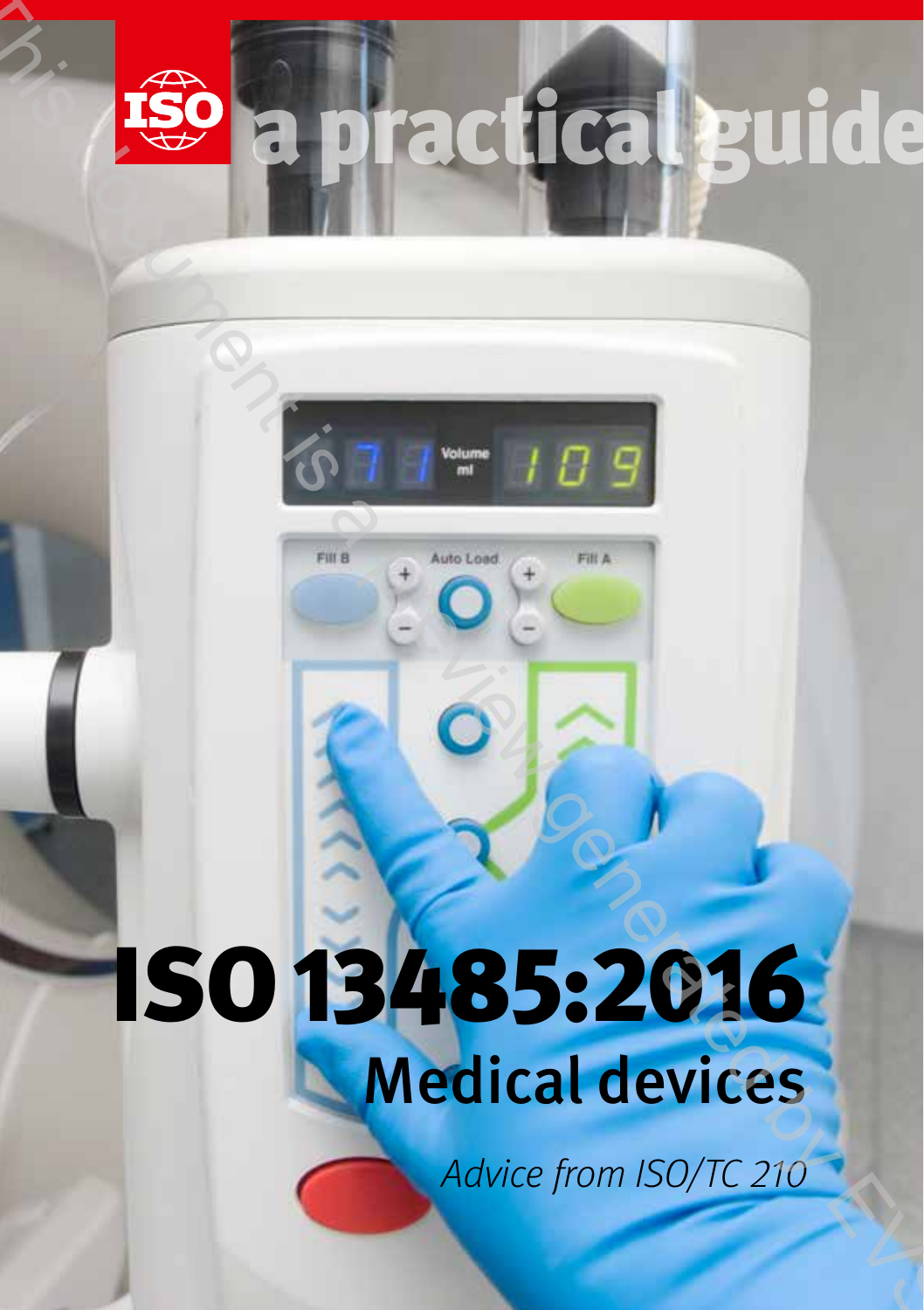

**159** a practical guide

# **ISO 13485:2** Medical devices TED a practical guide.<br>
Contraction guide<br>
September 1997-2016<br>
Medical devices<br>
Advice from ISO/TC 210

Advice from ISO/TC 210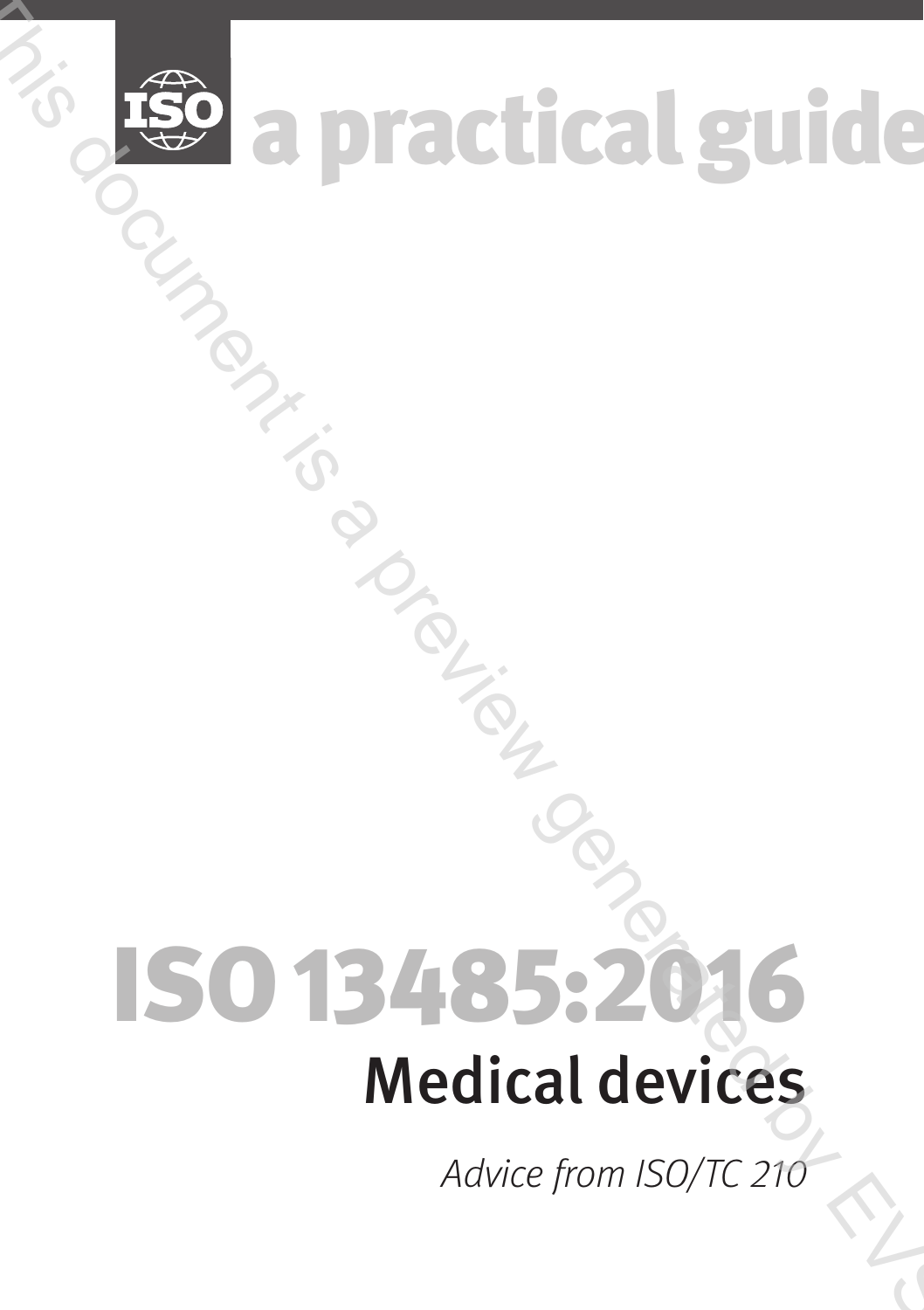#### **Copyright protected document**

All rights reserved. Unless otherwise specified, no part of this publication may be reproduced or utilized otherwise in any form or by any means, electronic or mechanical, including photocopying, or posting on the internet or an intranet, without prior written permission. Permission can be requested from either ISO at the address below or ISO's member body in the country of the requester. This document<br>
This document is a preview generated by  $\frac{1}{2}$ <br>
Copyright protected document<br>
Alterias area proposed by the signification of the specifical control of the specifical control of the<br>
Alterias area propose

© ISO 2017. Published in Switzerland ISBN 978-92-67-10774-5

ISO copyright office CP 401 • CH-1214 Vernier, Geneva Tel. +41 22 749 01 11 Fax. +41 22 749 09 47 E-mail copyright@iso.org Web www.iso.org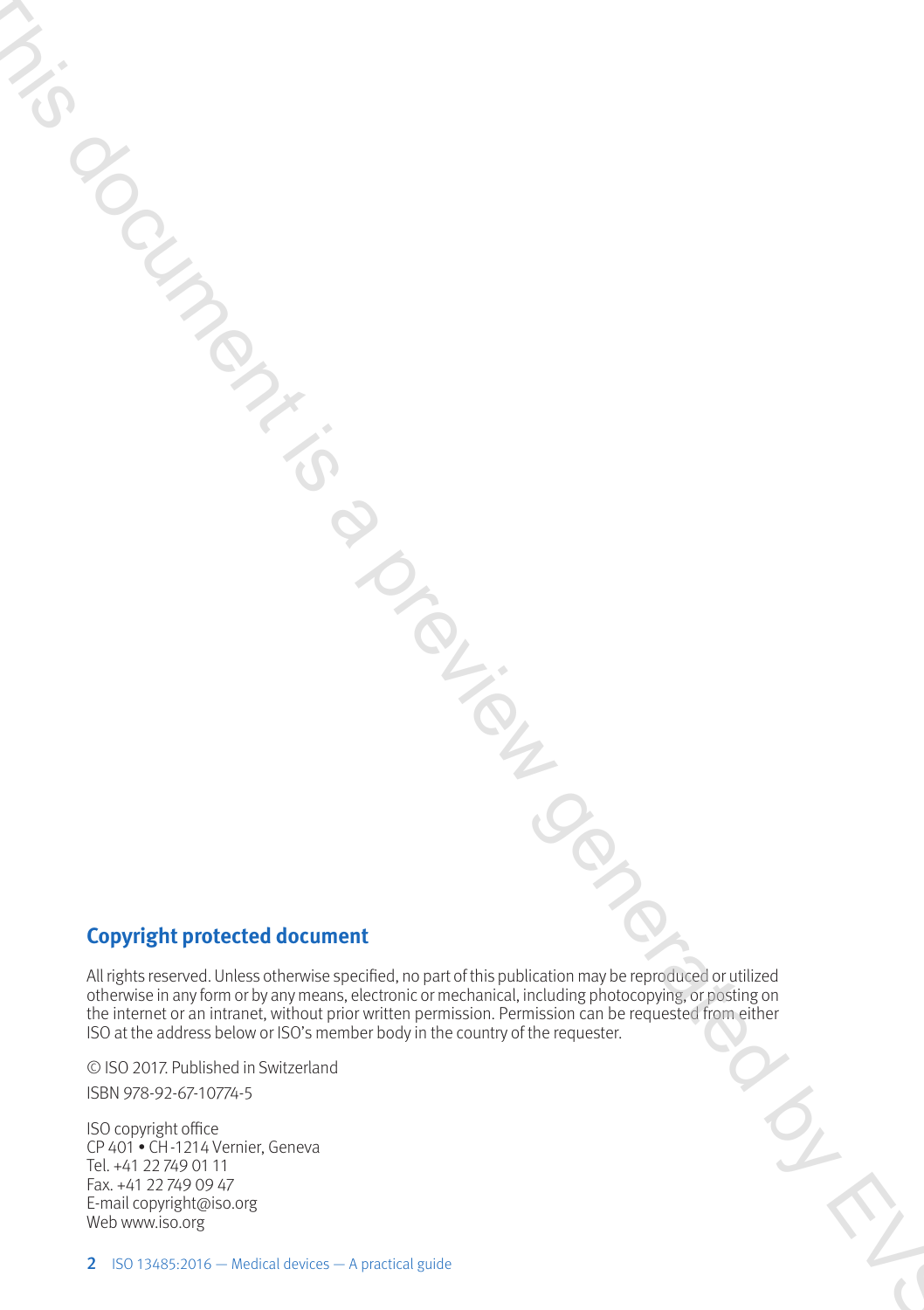#### **About this handbook**

All organizations face challenges when developing or updating their quality management system (QMS) and it is hoped that this handbook will be used to provide additional insight and understanding of the requirements in ISO 134851), *Medical devices — Quality management systems — Requirements for regulatory purposes*. It is not expected that you will sit down and read this handbook in one sitting, but that you might use it as a reference when questions come up about specific requirements. Therefore, it is broken up into the sections outlined in the contents in line with the clause structure of ISO 13485. It is expected that you have basic practical experience with QMS and the applicable regulatory requirements within the medical devices sector to effectively understand the guidance provided. In this handbook, advice to guide understanding of ISO 13485 and its application is given by first listing the full text of ISO 13485, followed by the intent of that section and relevant guidance. Examples have been used wherever possible as an aid to understanding what the requirements mean. About this handbook<br>
All organizations (acc challenges when developing or updating their qual<br>
(by monagement system) ((MS) and it is hoped that this handbook will be<br>
travel to provide deditional imagin and understanding

This handbook has been written by a task group of technical experts from ISO's Technical Committee TC 210. A draft was circulated to all the member national standards bodies and liaison organizations of ISO/TC 210 to obtain feedback and comments; these have been considered by the task group prior to release of the final text. The requirements of ISO 13485 are general in nature and, with the exception of a few subclauses that are applicable to specific medical device types, are intended to be applicable to all medical device organizations, regardless of their type, size, or the product they provide. This handbook is intended to guide organizations that provide product, including services, that affect any part of the lifecycle or supply chain of a medical device. Such organizations can be manufacturers, importers, distributors, service providers or authorized representatives. In addition, this handbook can be useful to regulatory authorities and certification bodies concerned with conformity to ISO 13485.

In this handbook, the reference to ISO 13485 pertains to the third edition published in 2016 unless a different date is included in the reference.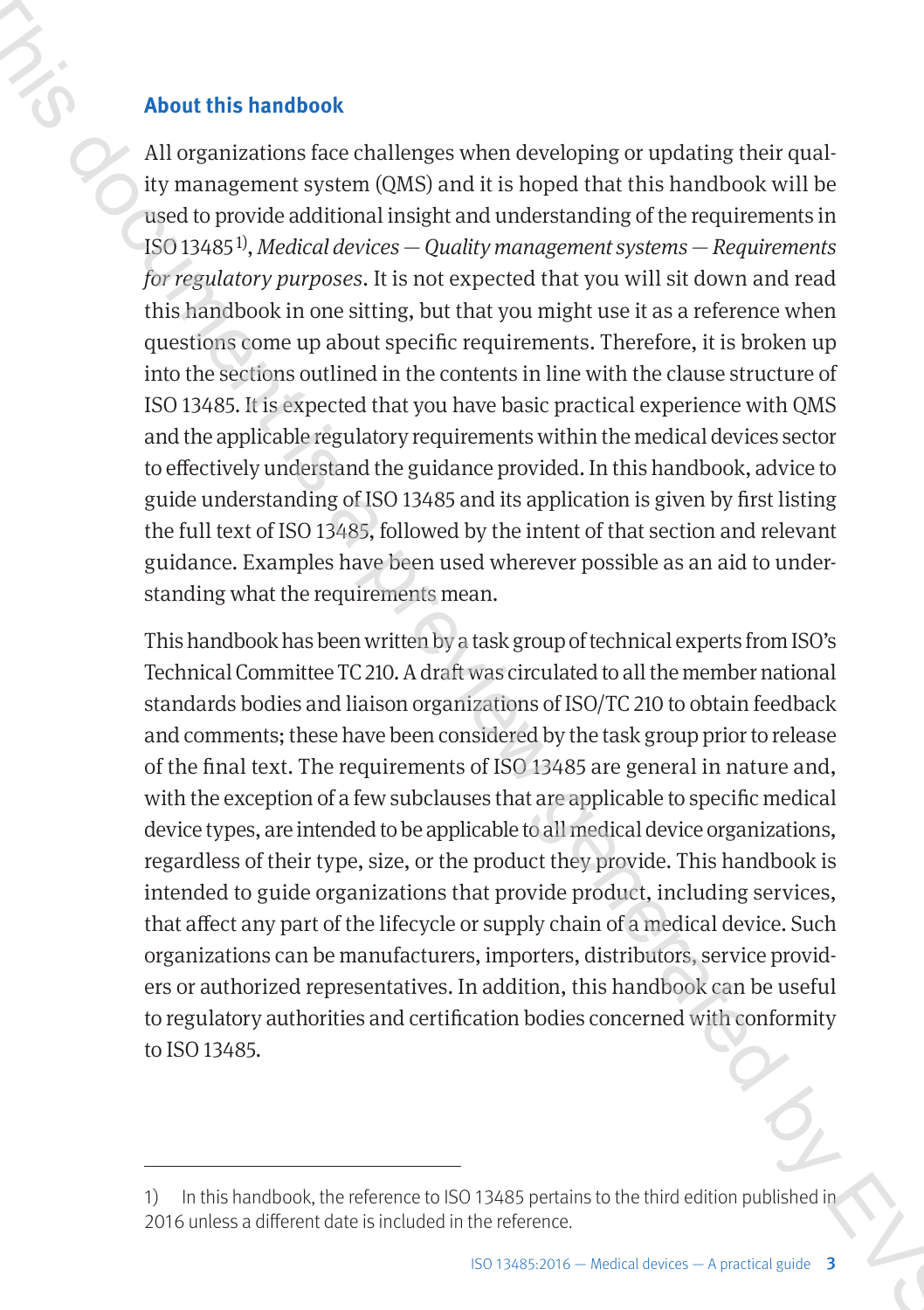The guidance given in this handbook describes concepts and methods that can be considered by your organization to assist in the development, implementation and maintenance of your QMS and this can be applicable to the design, development, production, installation, servicing and post market surveillance of medical devices. This handbook has taken into consideration requirements and guidance contained in documents as listed in the bibliography from the following organizations:

- **•** International Medical Device Regulators Forum (IMDRF) including those documents maintained from the disbanded Global Harmonization Task Force (GHTF);
- **•** International Organization for Standardization (ISO);
- **•** European Committees for Standardization (CEN and CENELEC);
- National regulatory bodies.

This handbook does not define any requirements nor add to or otherwise change the requirements of ISO 13485 and is intended to assist interested parties with the application of ISO 13485. The guidance contained in this handbook is intended for educational purposes and is not intended to be used to assess or audit compliance with regulatory requirements or to be used for identifying specific deficiencies of a QMS, unless the guidance is voluntarily incorporated into the documentation describing and supporting your organization's QMS, or unless such guidance is specifically made part of the regulatory requirements relevant to your organization's operation. It should be noted that this handbook does not set out to provide specific guidance with respect to generic QMS requirements which are common to both ISO 13485 and ISO 9001. The guidation given in this handbook describes concepts and methods that can<br>becomisted by your organization to assist in the development, implementate<br>timo and minitenance of your OMS and this can be applicable to the de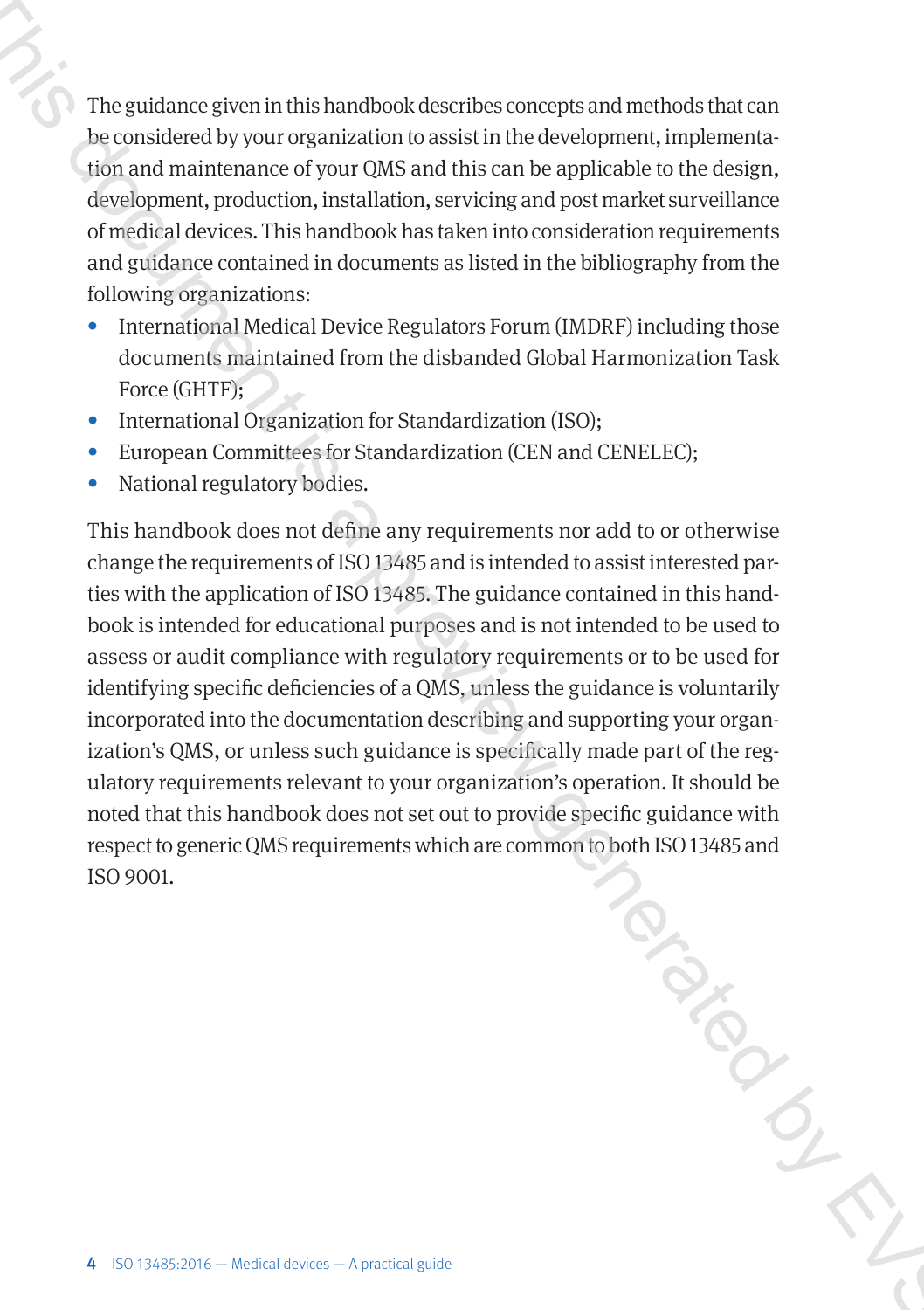# **Contents**

#### Page

| Foreword                   |  |
|----------------------------|--|
|                            |  |
| $1\cdot$                   |  |
| $\overline{2}$             |  |
| 3                          |  |
| 4                          |  |
| 5                          |  |
| 6                          |  |
| 7                          |  |
| 8                          |  |
|                            |  |
| 215<br><b>Bibliography</b> |  |
|                            |  |

Janco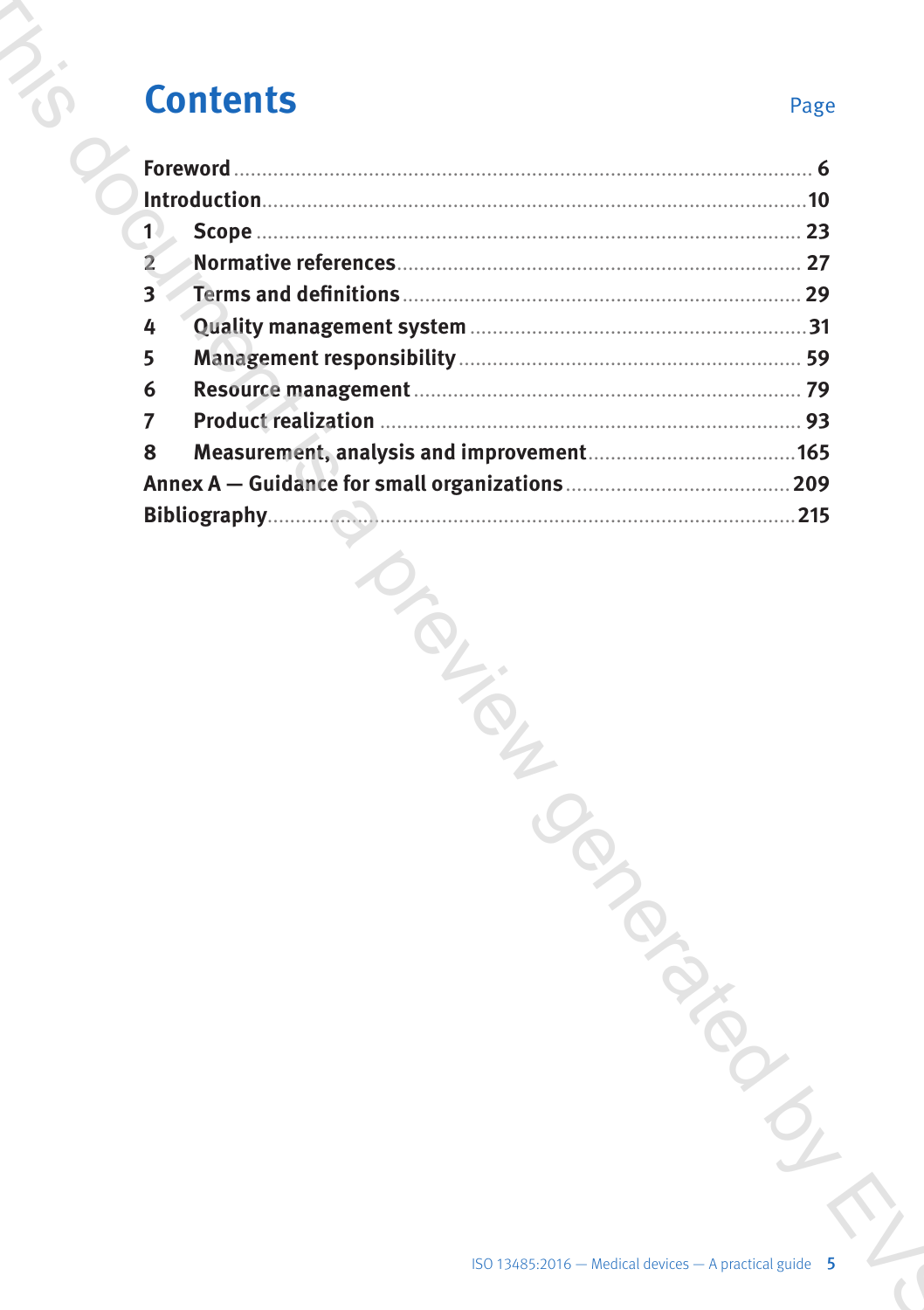# **Foreword**

#### **Quality Management Systems (QMS) — General comments**

A QMS is the way your organization directs and controls those activities that are related, either directly or indirectly, to achieving its intended results. Broadly, it consists of your organization's structure together with the planning, processes, resources and documents or records that you use to achieve your quality objectives (such as meeting your customers' and applicable regulatory requirements, establishing and maintaining your QMS, or improving your product).

<span id="page-6-0"></span>Generic QMS requirements are defined in ISO 9001 and are intended to be applicable to any organization, regardless of its type or size, or the product it provides. However, the requirements of ISO 13485 are intended to be applicable to any medical device organization regardless of size and activity as a basis for demonstrating and supporting compliance with applicable regulatory requirements. User should also be aware that ISO 13485 is based on the format of its previous edition (ISO 13485:2003) and ISO 9001:2008 and not the High Level Structure for Management System Standards as defined in ISO/IEC Directive, Part 1, Annex SL used for ISO 9001:2015. Annex B of ISO 13485 contains a table cross-referencing the clauses of ISO 13485 and ISO 9001:2015. **FOTEWOTIC**<br> **CONSUS (VACUS** THE CONSUS CONSUS CONSUS CONSUSSEDNIES AND MONETATIVE AND MONETATIVE CONSUSPAND TO A PROPRECISE AND MONETATIVE CONSUSPAND (CONSUS CONSUSPAND AND CONSUSPAND SERVICE TO A PROPRECISE CONSULTS CON

Further reference can be sought from ISO 9000:2015 *Quality management systems — Fundamentals and vocabulary*, including the fundamental concepts, the quality management principles, as well as the terms and definitions for quality management. Any differences in definitions of terms between ISO 9000 and ISO 13485 are contained in Clause 3 of ISO 13485.

When putting a QMS in place, a good understanding of the detailed requirements for a QMS is necessary. There are several sources for information that you can use (see the bibliography), in addition to this handbook. The standards and other references provided in this handbook could be used by your organization to meet the applicable regulatory requirements, but that is a decision your organization should make and this handbook does not outline any requirements to adopt conformity to any standard.

One fundamental concept that your organization has to understand is the concept of quality. From ISO 9000:2015, the quality of product includes not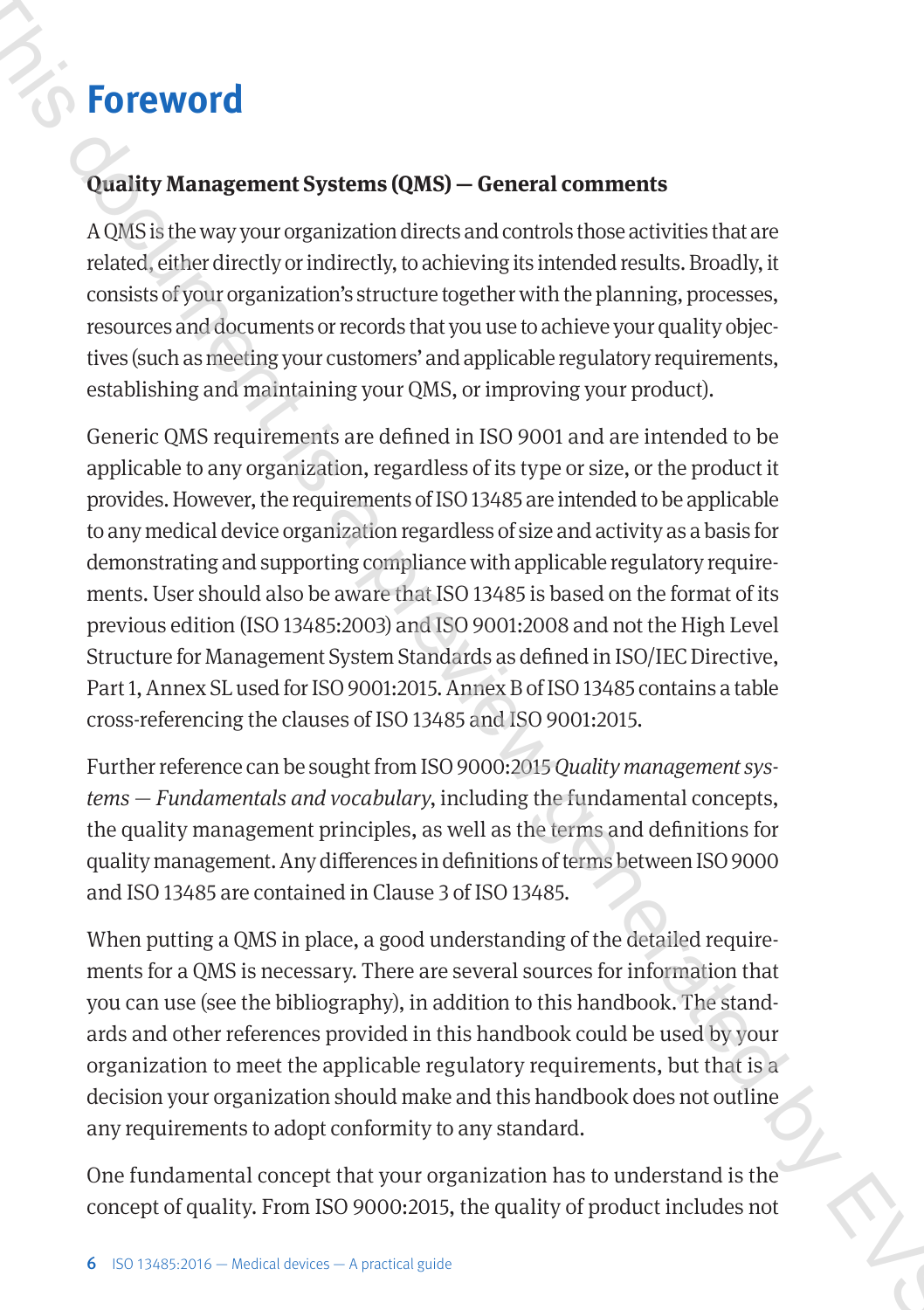only their intended function as well as safety and performance, but also their perceived value and benefit to the customer. From the perspective of the medical device industry, this includes the therapeutic benefit to a patient.

In general, QMS standards should not be confused with product standards. While product standards give explicit requirements for a particular product, including service, QMS standards specify requirements for good management practices in order to have a high probability to achieve quality, but generally without referencing any particular type of product. ISO 13485 does provide requirements for identified types of product (e.g., requirements for sterile medical devices, implantable medical devices).

The use of product standards, QMS standards and quality improvement approaches are all means of improving your organization's ability to meet customer and applicable regulatory requirements or the competitiveness of your organization (recognizing that these are not exclusive of each other).

Implementation of a QMS should not result in excessive bureaucracy, paperwork, or lack of flexibility. Nor should your QMS be an unreasonable financial burden. Expenditures relating to implementing and maintaining a QMS should be considered an investment with a return on investment in the form of benefits and improvements. Every organization will already have a management structure and this should be the basis on which its QMS is built.

#### **What is an ISO 13485 Quality Management System?**

A QMS conforming with ISO 13485 requirements is a documented set of interrelated processes, including any forms or templates, that establish, implement, and maintain the provisions outlined in the requirements of the standard with the aim of meeting customer and applicable regulatory requirements for businesses operating in the medical device sector. These processes and their interactions are also subject to improvement as directed by top management to achieve quality objectives. The intent of the latest edition of ISO 13485 is not to impose new requirements on your organization, but to clarify existing requirements that were vague, confusing or implicit in nature to ensure common interpretation by all users. If your QMS already exists and is based on one of the older editions, it will need to be updated to ISO 13485. Whether only their intended function as well as safety and performance, but also their<br>perceived value and benefit to the customer. From the perspective of the mediatric<br>functions is a deviation to the customer form the performin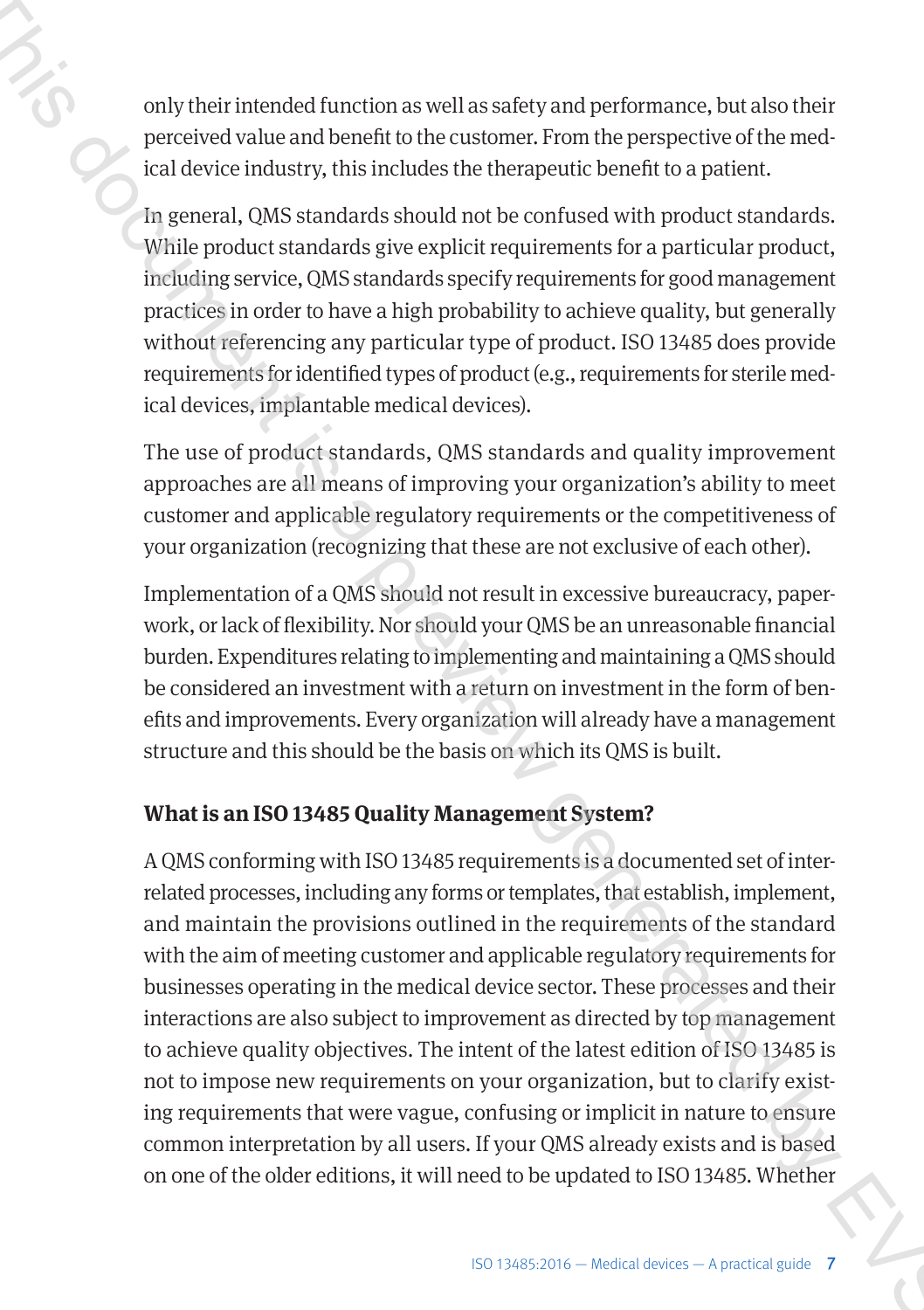you are implementing a new QMS or updating your existing QMS, the advice given in this handbook is relevant.

ISO 13485, Annex A provides some detailed commentary on the changes between the 2003 and 2016 editions. This annex is recommended reading prior to planning for transition as it will assist in the development of transition plans. However, the whole content of the respective clauses should be considered when determining what action is required and not just the topics listed in Annex A in order to ensure full compliance with the requirements. you are implementing a new QMS or updating your existing QMS, the advice<br>given in this handbook is relevant.<br>So T1488, Amer A / provides some detailed commentary on the charges<br>between the 2003 and 2016 utilities. This an

Furthermore, ISO 13485, Annex B provides a correlation between ISO 13485 and ISO 9001:2015. This will be of particular use and benefit to your organization if it currently holds dual certification to both ISO 9001 and ISO 13485 and you wish to continue to hold dual certification. See the guidance on Clause 0.4 for additional information.

#### **Why have a quality management system (QMS)?**

The adoption of a QMS is a strategic decision that guides your organization to improve its overall performance and to provide a sound basis for its sustainable development initiatives. Clause 0.1 of ISO 13485 lists several reasons for having a QMS.

Many organizations implement a formal QMS after finding that their customers in both the private and public sectors want assurance that the product they intend to purchase will meet their requirements for quality. Those customers are looking for the confidence that can be provided by an organization offering product produced under a suitable, adequate and effective QMS, such as one conforming to ISO 13485.

For medical device organizations, compliance with ISO 13485 can support conformity assessment options that are used in different regulatory jurisdictions.

A QMS on its own will not necessarily lead to an improvement of work processes or to improvements of your product. It won't solve all your problems. It is a means for you to take a systematic approach to fulfilling your organization's objectives, which in turn should achieve such improvements.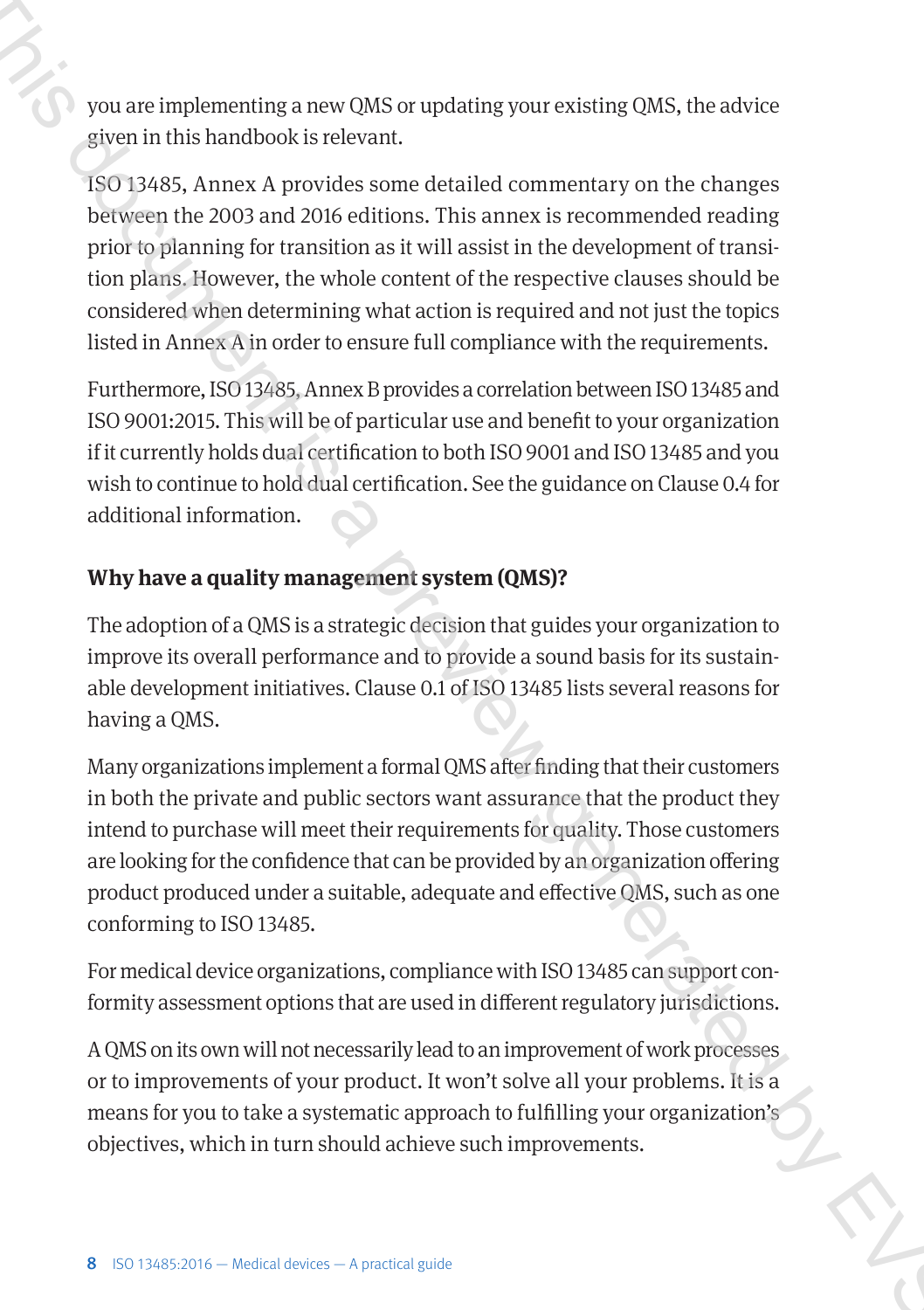ISO 13485 contains requirements for improvement, using feedback from sources such as complaint handling, post market surveillance, handling of nonconformities, corrective actions and preventive actions. You use these processes to ensure that worthwhile and cost effective improvements are being achieved. This document is a condition requirements for improvement, using freedback from<br>  $\epsilon$  processions a complaint handling, root matter sure<br>
the condition results and considerated are complements are being processes to ensure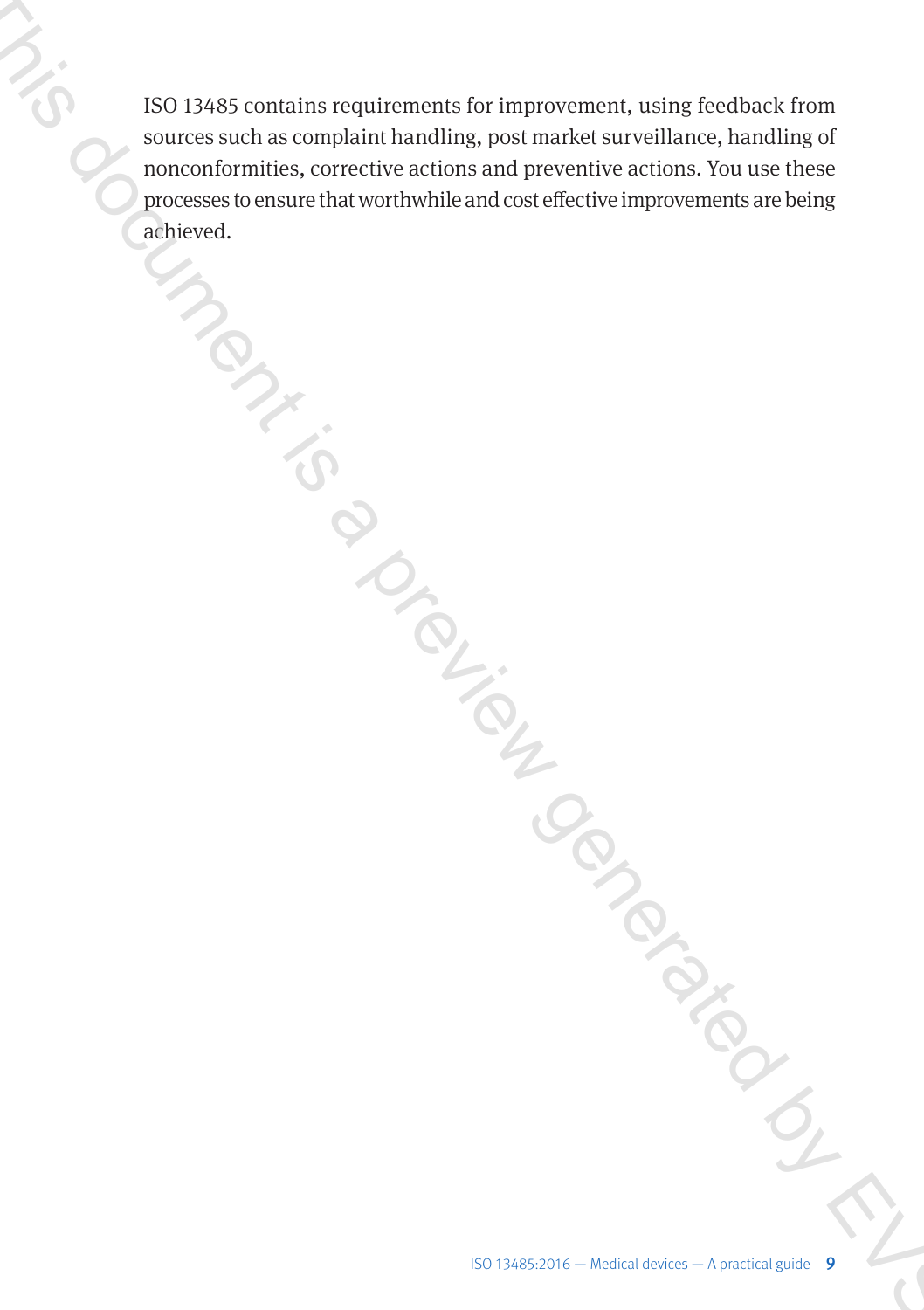# **Introduction**

#### **0.1 General**

<span id="page-10-0"></span>This International Standard specifies requirements for a quality management system that can be used by an organization involved in one or more stages of the life-cycle of a medical device, including design and development, production, storage and distribution, installation, servicing and final decommissioning and disposal of medical devices, and design and development, or provision of associated activities (e.g. technical support). The requirements in this International Standard can also be used by suppliers or other external parties providing product (e.g. raw materials, components, subassemblies, medical devices, sterilization services, calibration services, distribution services, maintenance services) to such organizations. The supplier or external party can voluntarily choose to conform to the requirements of this International Standard or can be required by contract to conform. **Instructure duration**<br> **Dal General**<br>
This discensional Simulation (stocha) experiments for a quality managements we<br>since of the silve cycle of a mediatal device, including designs and development, production, so<br>exage

Several jurisdictions have regulatory requirements for the application of quality management systems by organizations with a variety of roles in the supply chain for medical devices. Consequently, this International Standard expects that the organization:

- identifies its role(s) under applicable regulatory requirements;
- identifies the regulatory requirements that apply to its activities under these roles;
- incorporates these applicable regulatory requirements within its quality management system.

The definitions in applicable regulatory requirements differ from nation to nation and region to region. The organization needs to understand how the definitions in this International Standard will be interpreted in light of regulatory definitions in the jurisdictions in which the medical devices are made available.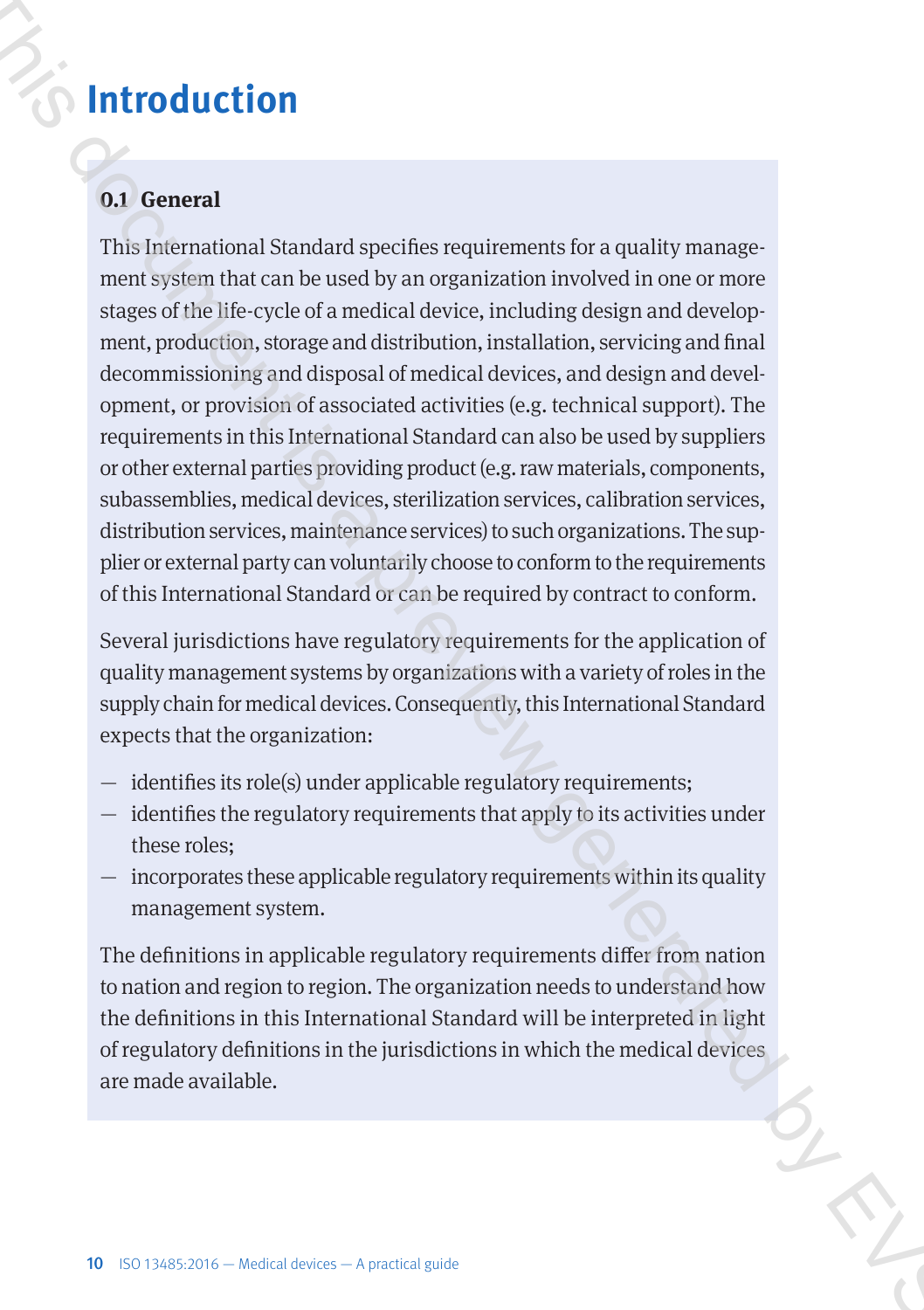This International Standard can also be used by internal and external parties, including certification bodies, to assess the organization's ability to meet customer and regulatory requirements applicable to the quality management system and the organization's own requirements. It is emphasized that the quality management system requirements specified in this International Standard are complementary to the technical requirements for product that are necessary to meet customer and applicable regulatory requirements for safety and performance. This Internutional Standard can also be used by internal and external<br>peartics, including certification bodies, to ussess the organization's shiftiy<br>to meet customer and regulatory requirements applicable to the quality<br>f

 The adoption of a quality management system is a strategic decision of an organization. The design and implementation of an organization's quality management system is influenced by the:

- a) organizational environment, changes in that environment, and the influence that the organizational environment has on the conformity of the medical devices;
- b) organization's varying needs;
- c) organization's particular objectives;
- d) product the organization provides;
- e) processes the organization employs;
- f) organization's size and organizational structure;
- g) regulatory requirements applicable to the organization's activities.

It is not the intent of this International Standard to imply the need for uniformity in the structure of different quality management systems, uniformity of documentation or alignment of documentation to the clause structure of this International Standard.

There is a wide variety of medical devices and some of the particular requirements of this International Standard only apply to named groups of medical devices. These groups are defined in Clause 3.

## **Intent**

This section provides understanding that ISO 13485 specifies the QMS requirements for medical devices for regulatory purposes.